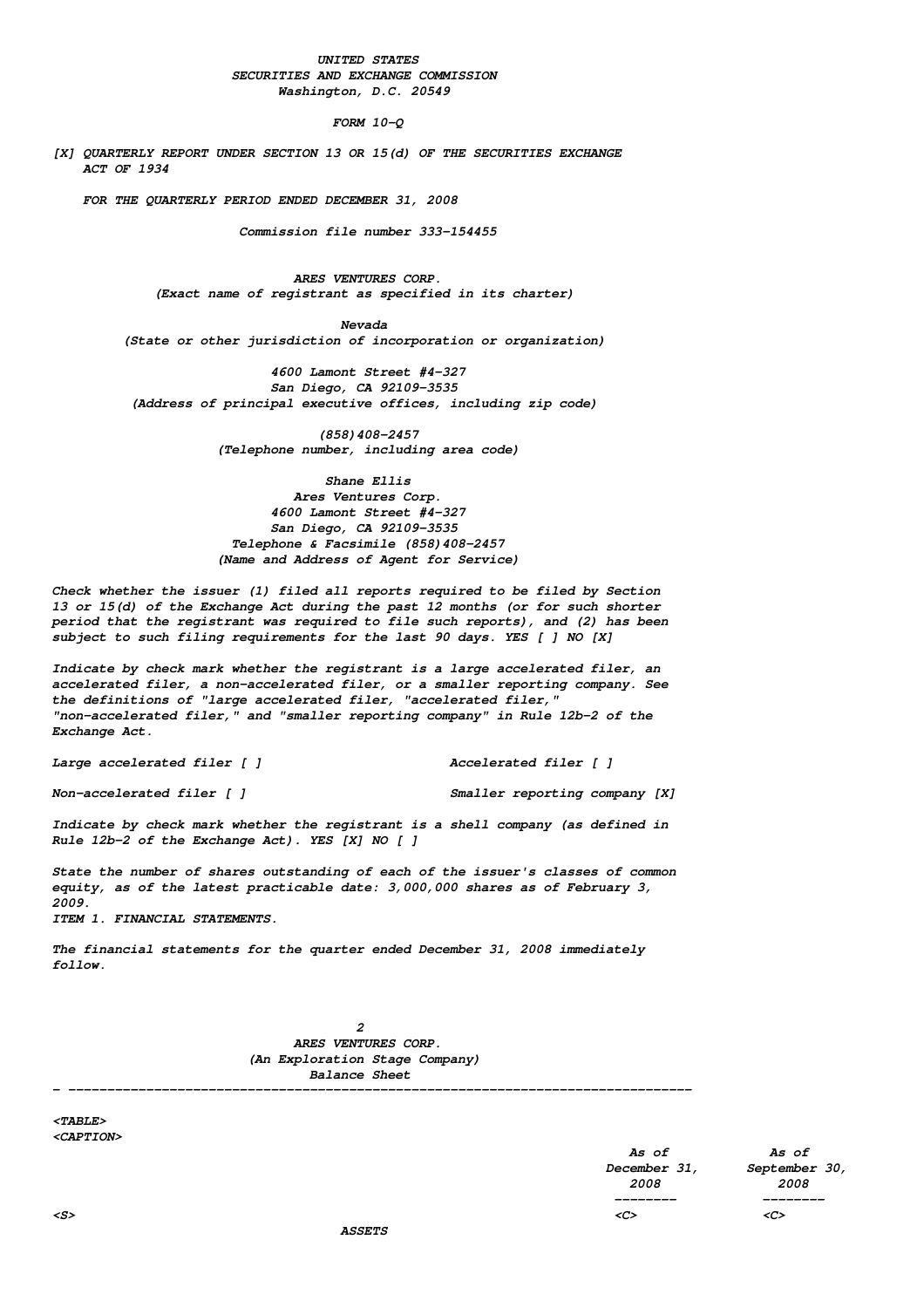| <b>CURRENT ASSETS</b>                                                                                                                                                                                               |                        |                      |
|---------------------------------------------------------------------------------------------------------------------------------------------------------------------------------------------------------------------|------------------------|----------------------|
| Cash                                                                                                                                                                                                                | \$<br>83               | \$15,000             |
| TOTAL CURRENT ASSETS                                                                                                                                                                                                | 83                     | 15,000               |
| TOTAL ASSETS                                                                                                                                                                                                        | \$<br>83<br>========   | \$15,000<br>======== |
| LIABILITIES & STOCKHOLDERS' EQUITY                                                                                                                                                                                  |                        |                      |
| <b>CURRENT LIABILITIES</b>                                                                                                                                                                                          |                        |                      |
| Accounts Payable                                                                                                                                                                                                    | \$                     | \$<br>515            |
| Loan Payable to Director                                                                                                                                                                                            | 350                    |                      |
| TOTAL CURRENT LIABILITIES                                                                                                                                                                                           | 350                    | 515                  |
| TOTAL LIABILITIES                                                                                                                                                                                                   | 350                    | 515                  |
| STOCKHOLDERS' EQUITY<br>Common stock, (\$0.001 par value, 75,000,000<br>shares authorized; 3,000,000 shares issued and<br>outstanding as of December 31, 2008 and September 30, 2008)<br>Additional paid-in capital | 3,000<br><i>12,000</i> | 3,000<br>12,000      |
| Deficit accumulated during development stage                                                                                                                                                                        | (15, 267)              | (515)                |
| TOTAL STOCKHOLDERS' EQUITY                                                                                                                                                                                          | --------<br>(267)      | _______<br>14,485    |
| TOTAL LIABILITIES & STOCKHOLDERS' EQUITY                                                                                                                                                                            | s<br>83<br>========    | \$15,000<br>======== |

**- --------------------------------------------------------------------------------**

**</TABLE>**

**See Notes to Financial Statements**

# **3 ARES VENTURES CORP. (An Exploration Stage Company) Statement of Operations**

|                                        | <i>Three Months</i><br>ended<br>December 31,<br>2008<br>--------- | September 25, 2008<br>(inception)<br>through<br>December 31,<br>2008<br>--------- |
|----------------------------------------|-------------------------------------------------------------------|-----------------------------------------------------------------------------------|
| <b>REVENUES</b>                        |                                                                   |                                                                                   |
| Revenues                               | \$                                                                | \$                                                                                |
| <b>TOTAL REVENUES</b>                  |                                                                   |                                                                                   |
| <b>OPERATIONG EXPENSES</b>             |                                                                   |                                                                                   |
| Office and Administration              | 2,752                                                             | 3,267                                                                             |
| Mineral Exploration Expenses           | 7,000                                                             | 7,000                                                                             |
| Professional Fees                      | <i>5,000</i>                                                      | <i>5,000</i>                                                                      |
| TOTAL OPERATING EXPENSES               | ----------<br>(14, 752)                                           | _________<br>(15, 267)                                                            |
| Provision for Income Taxes             |                                                                   |                                                                                   |
|                                        |                                                                   |                                                                                   |
| NET INCOME (LOSS)                      | \$(14, 752)<br>==========                                         | \$(15, 267)                                                                       |
| <b>BASIC EARNINGS (LOSS) PER SHARE</b> | \$(0.00)<br>==========                                            |                                                                                   |
| WEIGHTED AVERAGE NUMBER OF             |                                                                   |                                                                                   |
| COMMON SHARES OUTSTANDING              | 3,000,000<br>==========                                           |                                                                                   |

**See Notes to Financial Statements**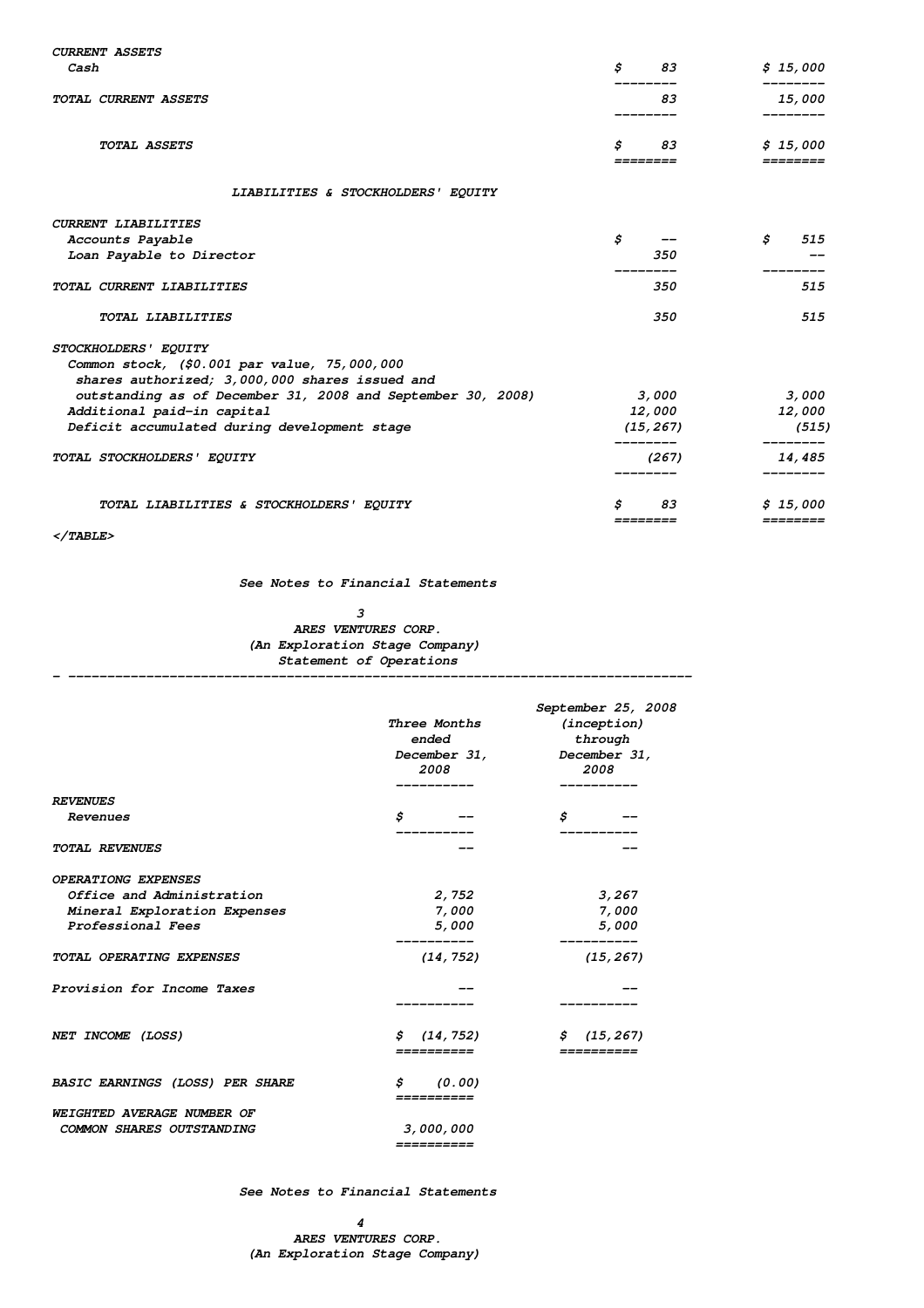#### **<TABLE> <CAPTION>**

|                                                                                              | Three Months<br>ended<br><i>December 31,</i><br>2008<br>______ | September 25, 2008<br>(inception)<br>through<br>December 31,<br>2008 |
|----------------------------------------------------------------------------------------------|----------------------------------------------------------------|----------------------------------------------------------------------|
| $\langle S \rangle$                                                                          | <c></c>                                                        | ________<br>$<$ C>                                                   |
| OPERATING ACTIVITIES                                                                         |                                                                |                                                                      |
| Net income (loss)                                                                            | \$(14, 752)                                                    | \$(15, 267)                                                          |
| Adjustments to reconcile net loss to net cash<br>provided by (used in) operating activities: |                                                                |                                                                      |
| Changes in operating assets and liabilities:                                                 |                                                                |                                                                      |
| Increase (decrease) in Accounts Payable                                                      | (515)                                                          |                                                                      |
| Increase (decrease) in Loan from Director                                                    | 350                                                            | 350                                                                  |
| NET CASH PROVIDED BY (USED IN) OPERATING ACTIVITIES                                          | (14, 917)                                                      | (14, 917)                                                            |
| INVESTING ACTIVITIES                                                                         |                                                                |                                                                      |
| NET CASH PROVIDED BY (USED IN) INVESTING ACTIVITIES                                          |                                                                |                                                                      |
| <b>FINANCING ACTIVITIES</b>                                                                  |                                                                |                                                                      |
| Issuance of common stock                                                                     |                                                                | 3,000                                                                |
| Additional paid-in capital                                                                   |                                                                | <i><b>12,000</b></i>                                                 |
| NET CASH PROVIDED BY (USED IN) FINANCING ACTIVITIES                                          |                                                                | ________<br><i><b>15,000</b></i>                                     |
|                                                                                              |                                                                |                                                                      |
| NET INCREASE (DECREASE) IN CASH                                                              | (14, 917)                                                      | 83                                                                   |
| CASH AT BEGINNING OF PERIOD                                                                  | <i><b>15,000</b></i>                                           |                                                                      |
|                                                                                              |                                                                |                                                                      |
| CASH AT END OF PERIOD                                                                        | 83<br>\$                                                       | 83<br>Ş                                                              |
|                                                                                              | ========                                                       | ========                                                             |
| SUPPLEMENTAL DISCLOSURES OF CASH FLOW INFORMATION                                            |                                                                |                                                                      |
| Cash paid during period for:                                                                 |                                                                |                                                                      |
| Interest                                                                                     | \$                                                             | \$                                                                   |
|                                                                                              | ========                                                       | $==$                                                                 |
| Income Taxes                                                                                 | ========                                                       | S<br>========                                                        |
| $\langle$ /TABLE>                                                                            |                                                                |                                                                      |

**See Notes to Financial Statements**

**5 ARES VENTURES CORP. (An Exploration Stage Company) Notes to Financial Statements December 31, 2008**

**- --------------------------------------------------------------------------------**

#### **NOTE 1 - CONDENSED FINANCIAL STATEMENTS**

**The accompanying financial statements have been prepared by Ares Ventures Corp. (the "Company") without audit. In the opinion of management, all adjustments (which include only normal recurring adjustments) necessary to present fairly the financial position, results of operations, and cash flows at December 31, 2008, and for all periods presented herein, have been made.**

**Certain information and footnote disclosures normally included in financial statements prepared in accordance with accounting principles generally accepted in the United States of America have been condensed or omitted. It is suggested that these condensed financial statements be read in conjunction with the financial statements and notes thereto included in the Company's September 30, 2008 audited financial statements. The results of operations for the period ended December 31, 2008 are not necessarily indicative of the operating results for the full year.**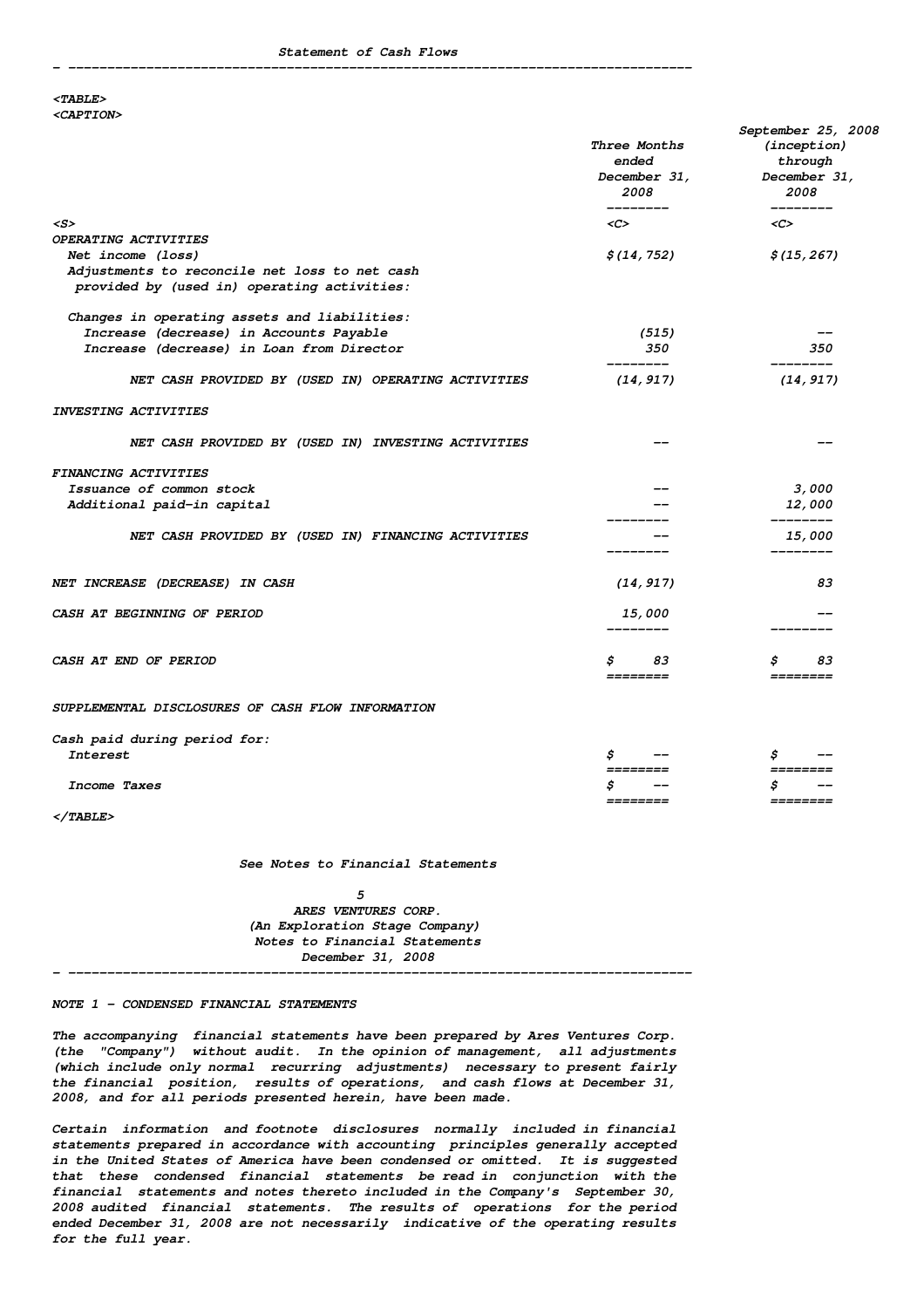#### **NOTE 2 - GOING CONCERN**

**The Company's financial statements are prepared using generally accepted accounting principles in the United States of America applicable to a going concern which contemplates the realization of assets and liquidation of liabilities in the normal course of business. The Company has not yet established an ongoing source of revenues sufficient to cover its operating costs and allow it to continue as a going concern. The ability of the Company to continue as a going concern is dependent on the Company obtaining adequate capital to fund operating losses until it becomes profitable. If the Company is unable to obtain adequate capital, it could be forced to cease operations.**

**In order to continue as a going concern, the Company will need, among other things, additional capital resources. Management's plan is to obtain such resources for the Company by obtaining capital from management and other investors sufficient to meet its minimal operating expenses and seeking equity and/or debt financing. However management cannot provide any assurances that the Company will be successful in accomplishing any of its plans.**

**The ability of the Company to continue as a going concern is dependent upon its ability to successfully accomplish the plans described in the preceding paragraph and eventually secure other sources of financing and attain profitable operations. The accompanying financial statements do not include any adjustments that might be necessary if the Company is unable to continue as a going concern.**

**6**

**ITEM 2. MANAGEMENT'S DISCUSSION AND ANALYSIS OR PLAN OF OPERATION.**

### **FORWARD LOOKING STATEMENTS**

**This report contains forward-looking statements that involve risk and uncertainties. We use words such as "anticipate", "believe", "plan", "expect", "future", "intend", and similar expressions to identify such forward-looking statements. Investors should be aware that all forward-looking statements contained within this filing are good faith estimates of management as of the date of this report and actual results may differ materially from historical results or our predictions of future results.**

**RESULTS OF OPERATIONS**

**We are still in our exploration stage and have generated no revenue to date.**

**We incurred operating expenses of \$14,752 for the three months ended December 31, 2008. These expenses consisted of \$2,752 in general operating expenses, \$5,000 in professional fees and \$7,000 for the geology report and claim costs.**

**Our net loss from inception (September 25, 2008) through December 31, 2008 was \$15,267.**

**In September, 2008, a total of 3,000,000 shares of common stock were issued in exchange for \$15,000 US, or \$.005 per share. These securities were issued to Shane Ellis, the officer and director of the company.**

**The following table provides selected financial data about our company for the period ended December 31, 2008.**

| Balance Sheet Data:  | 12/31/08 |
|----------------------|----------|
|                      |          |
| Cash                 | S<br>83  |
| <i>Total assets</i>  | Ŝ<br>83  |
| Total liabilities    | \$350    |
| Shareholders' equity | \$ (267) |

# **LIQUIDITY AND CAPITAL RESOURCES**

**Our cash balance at December 31, 2008 was \$83. In order to achieve our exploration program goals, we will require the funding from the offering of registered shares pursuant to our Registration Statement filed on Form S-1 which became effective on December 1, 2008. There is no guarantee that management will be able to complete the offering. If we experience a shortage of funds prior to funding from the offering we may utilize funds from our director, who has agreed to advance funds for operations, however he has no formal commitment, arrangement or legal obligation to advance or loan funds to us. As of December 31, 2008 our director had loaned the company \$350 for which there is no specific terms of repayment.**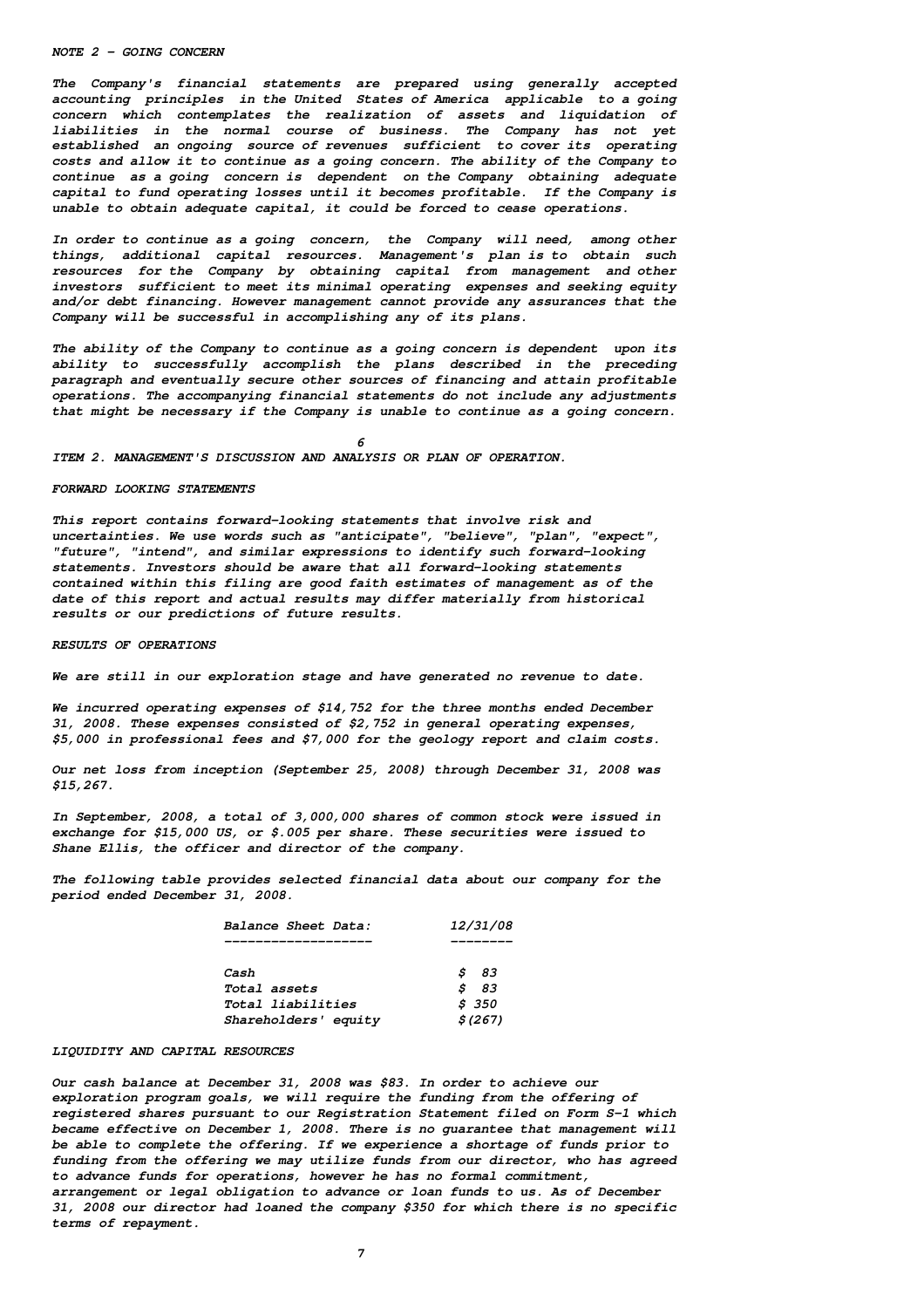### **PLAN OF OPERATION**

**Our plan of operation for the twelve months following receipt of the funding from our offering is to complete the three phases of the exploration program. In addition to the \$43,000 we anticipate spending for the exploration program as outlined below, we anticipate spending an additional \$10,000 on professional fees, including fees payable in complying with reporting obligations, and general administrative costs. Total expenditures over the next 12 months are therefore expected to be approximately \$53,000. We will require the funds from our offering to proceed.**

**The following work program has been recommended by the consulting geologist who prepared the geology report.**

**PHASE 1**

**Detailed prospecting, mapping and soil geochemistry. The estimated cost for this program is all inclusive. The timeline for accomplishing this phase of fieldwork including the turn-around time on analyses is approximately two months \$ 8,500**

#### **PHASE 2**

| Magnetometer and VLF electromagnetic, grid controlled<br>surveys over the areas of interest determined by the<br>Phase 1 survey. Included in this estimated cost is<br>transportation, accommodation, board, grid installation,<br>two geophysical surveys, maps and report |       | 9,500                  |
|-----------------------------------------------------------------------------------------------------------------------------------------------------------------------------------------------------------------------------------------------------------------------------|-------|------------------------|
| <b>PHASE 3</b>                                                                                                                                                                                                                                                              |       |                        |
| Induced polarization survey over grid controlled anomalous<br>area of interest outlined by Phase 1&2 fieldwork. Hoe or<br>bulldozer trenching, mapping and sampling of bedrock<br>anomalies. Includes assays, maps and reports                                              |       | <i><b>25,000</b></i>   |
|                                                                                                                                                                                                                                                                             |       |                        |
|                                                                                                                                                                                                                                                                             | Total | <i><b>\$43,000</b></i> |

**Each phase following phase 1 is contingent upon favorable results from the previous phase.**

**If we are successful in raising the funds from our offering we plan to commence Phase 1 of the exploration program on the claim in late spring 2009. We expect this phase to take 15 days to complete and an additional two to three months for the consulting geologist to receive the results from the assay lab and prepare his report.**

**=======**

**The above program costs are management's estimates based upon the recommendations of the professional consulting geologist's report and the actual project costs may exceed our estimates. To date, we have not commenced exploration.**

**8**

**Following phase one of the exploration program, if it proves successful in identifying mineral deposits, we intend to proceed with phase two of our exploration program. The estimated cost of this program is \$9,500 and will take approximately 3 weeks to complete and an additional two to three months for the consulting geologist to receive the results from the assay lab and prepare his report.**

**Following phase two of the exploration program, if it proves successful, we intend to proceed with phase three of our exploration program. The estimated cost of this program is \$25,000 and will take approximately one month to complete and an additional two to three months for the consulting geologist to receive the results from the assay lab and prepare his report.**

**We anticipate commencing the second phase of our exploration program in summer 2009 and phase 3 in fall 2009. We have a verbal agreement with Western Minerals Inc., the consulting geology company who prepared the geology report on our claim, to retain their services for our planned exploration program. We cannot provide investors with any assurance that we will be able to raise sufficient funds to proceed with any work after the exploration program if we find mineralization.**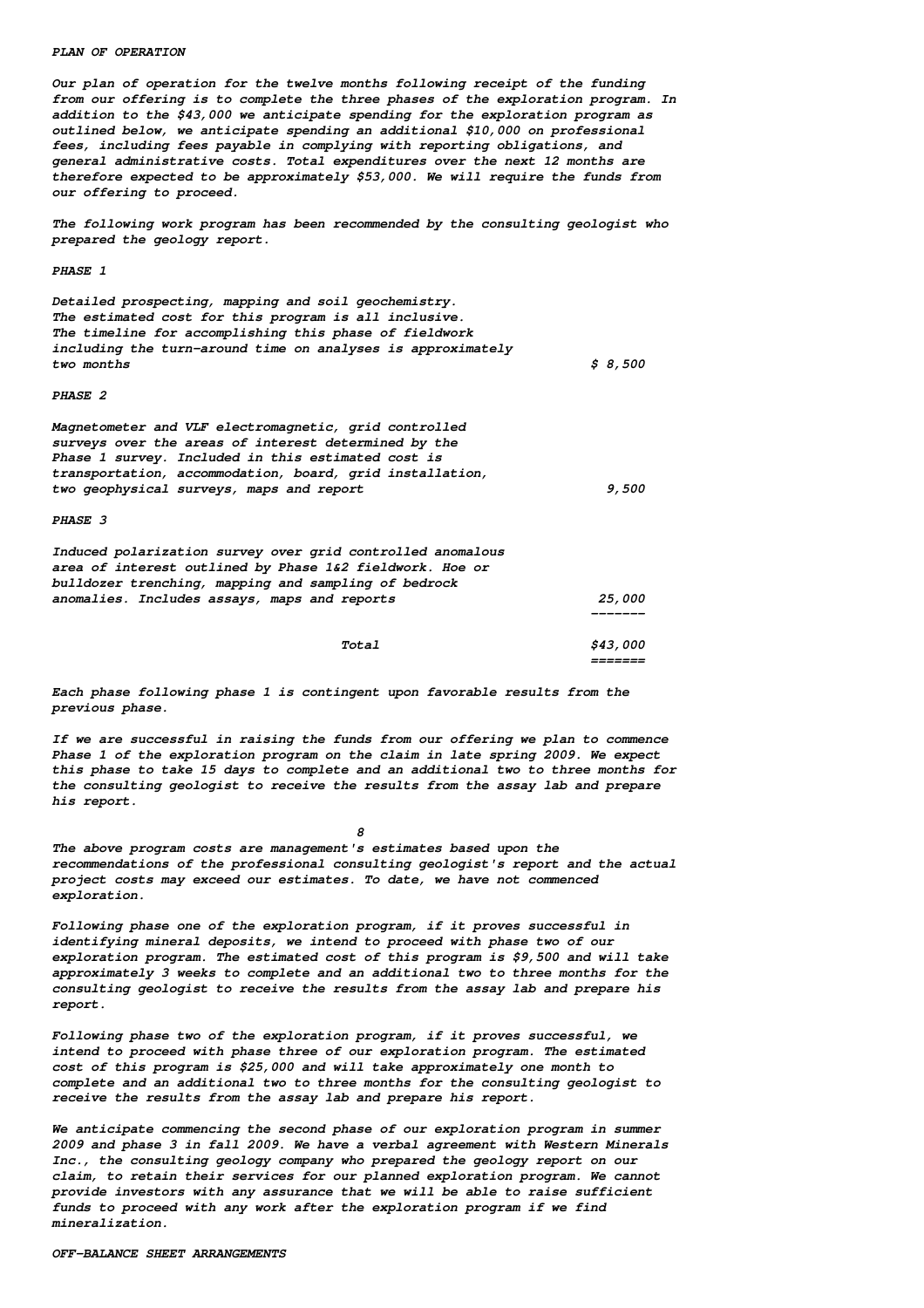**We do not have any off-balance sheet arrangements that have or are reasonably likely to have a current or future effect on our financial condition, changes in financial condition, revenues or expenses, results of operations, liquidity, capital expenditures or capital resources that is material to investors.**

### **ITEM 4. CONTROLS AND PROCEDURES.**

### **MANAGEMENT'S REPORT ON INTERNAL CONTROL OVER FINANCIAL REPORTING**

**Our management is responsible for establishing and maintaining adequate internal control over financial reporting. Internal control over financial reporting is defined in Rule 13a-15(f) or 15d-15(f) promulgated under the Securities Exchange Act of 1934 as a process designed by, or under the supervision of, the company's principal executive and principal financial officers and effected by the company's board of directors, management and other personnel, to provide reasonable assurance regarding the reliability of financial reporting and the preparation of financial statements for external purposes in accordance with accounting principles generally accepted in the United States of America and includes those policies and procedures that:**

**- Pertain to the maintenance of records that in reasonable detail accurately and fairly reflect the transactions and dispositions of the assets of the company;**

**9**

- **- Provide reasonable assurance that transactions are recorded as necessary to permit preparation of financial statements in accordance with accounting principles generally accepted in the United States of America and that receipts and expenditures of the company are being made only in accordance with authorizations of management and directors of the company; and**
- **- Provide reasonable assurance regarding prevention or timely detection of unauthorized acquisition, use or disposition of the company's assets that could have a material effect on the financial statements.**

**Because of its inherent limitations, internal control over financial reporting may not prevent or detect misstatements. Projections of any evaluation of effectiveness to future periods are subject to the risk that controls may become inadequate because of changes in conditions, or that the degree of compliance with the policies or procedures may deteriorate. All internal control systems, no matter how well designed, have inherent limitations. Therefore, even those systems determined to be effective can provide only reasonable assurance with respect to financial statement preparation and presentation. Because of the inherent limitations of internal control, there is a risk that material misstatements may not be prevented or detected on a timely basis by internal control over financial reporting. However, these inherent limitations are known features of the financial reporting process. Therefore, it is possible to design into the process safeguards to reduce, though not eliminate, this risk.**

**As of December 31, 2008 management assessed the effectiveness of our internal control over financial reporting based on the criteria for effective internal control over financial reporting established in Internal Control--Integrated Framework issued by the Committee of Sponsoring Organizations of the Treadway Commission ("COSO") and SEC guidance on conducting such assessments. Based on that evaluation, they concluded that, during the period covered by this report, such internal controls and procedures were not effective to detect the inappropriate application of US GAAP rules as more fully described below. This was due to deficiencies that existed in the design or operation of our internal controls over financial reporting that adversely affected our internal controls and that may be considered to be material weaknesses.**

**The matters involving internal controls and procedures that our management considered to be material weaknesses under the standards of the Public Company Accounting Oversight Board were: (1) lack of a functioning audit committee due to a lack of a majority of independent members and a lack of a majority of outside directors on our board of directors, resulting in ineffective oversight in the establishment and monitoring of required internal controls and procedures; (2) inadequate segregation of duties consistent with control objectives; and (3) ineffective controls over period end financial disclosure and reporting processes. The aforementioned material weaknesses were identified by our Chief Executive Officer in connection with the review of our financial statements as of December 31, 2008.**

**Management believes that the material weaknesses set forth in items (2) and (3) above did not have an effect on our financial results. However, management believes that the lack of a functioning audit committee and the lack of a majority of outside directors on our board of directors results in ineffective**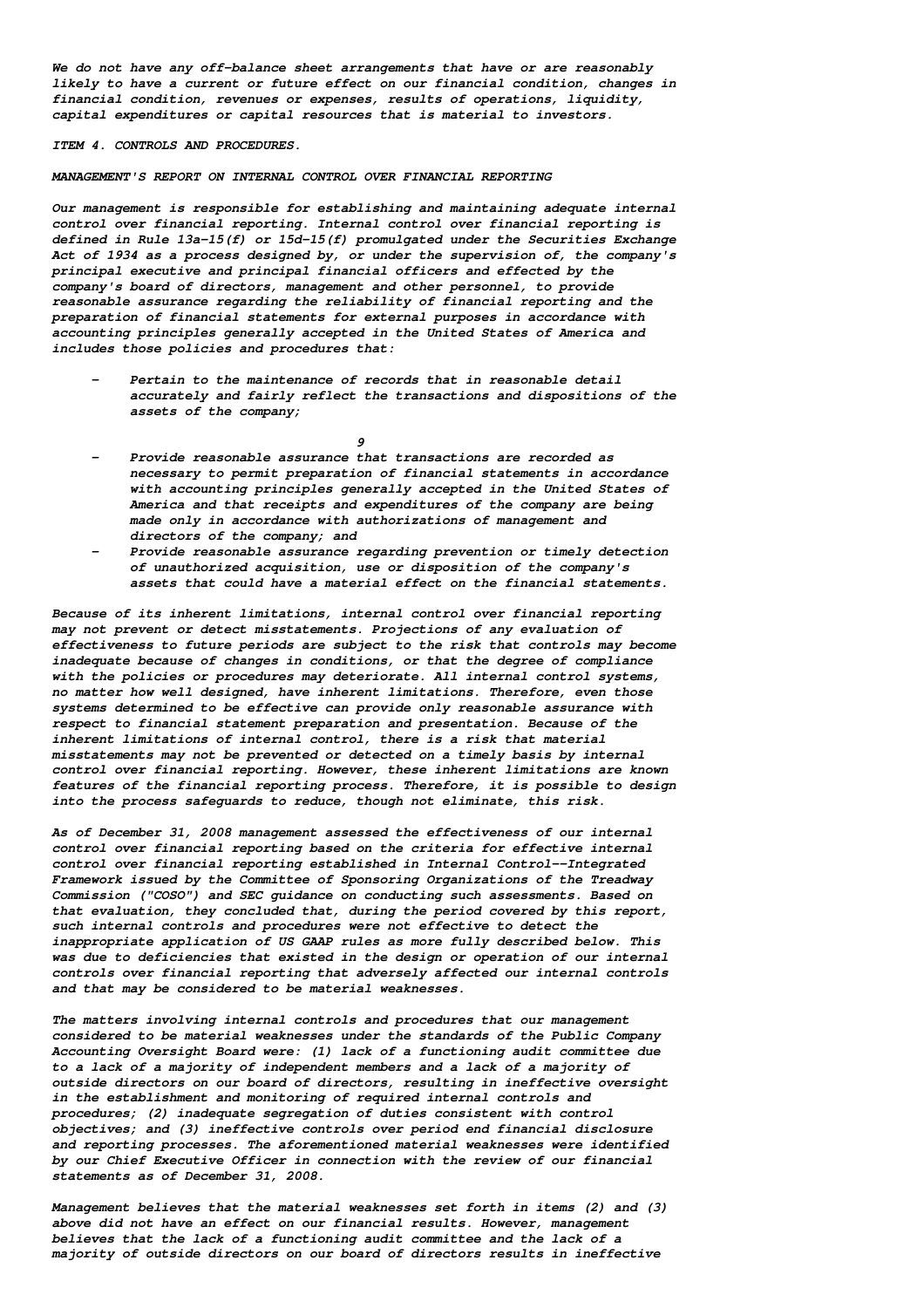**10**

**procedures, which could result in a material misstatement in our financial statements in future periods.**

### **MANAGEMENT'S REMEDIATION INITIATIVES**

**In an effort to remediate the identified material weaknesses and other deficiencies and enhance our internal controls, we have initiated, or plan to initiate, the following series of measures:**

**We will create a position to segregate duties consistent with control objectives and will increase our personnel resources and technical accounting expertise within the accounting function when funds are available to us. And, we plan to appoint one or more outside directors to our board of directors who shall be appointed to an audit committee resulting in a fully functioning audit committee who will undertake the oversight in the establishment and monitoring of required internal controls and procedures such as reviewing and approving estimates and assumptions made by management when funds are available to us.**

**Management believes that the appointment of one or more outside directors, who shall be appointed to a fully functioning audit committee, will remedy the lack of a functioning audit committee and a lack of a majority of outside directors on our Board.**

**We anticipate that these initiatives will be at least partially, if not fully, implemented by December 31, 2009. Additionally, we plan to test our updated controls and remediate our deficiencies by December 31, 2009.**

## **CHANGES IN INTERNAL CONTROLS OVER FINANCIAL REPORTING**

**There was no change in our internal controls over financial reporting that occurred during the period covered by this report, which has materially affected, or is reasonably likely to materially affect, our internal controls over financial reporting.**

> **11 PART II. OTHER INFORMATION**

**ITEM 6. EXHIBITS.**

**<TABLE> <CAPTION>**

| <b><caption></caption></b><br>Exhibit No. | Exhibit                                                                                | Incorporated by Reference or Filed Herewith                                                                                           |
|-------------------------------------------|----------------------------------------------------------------------------------------|---------------------------------------------------------------------------------------------------------------------------------------|
| <s></s>                                   | $\langle C \rangle$                                                                    | $\langle C \rangle$                                                                                                                   |
| 3.1                                       | Articles of Incorporation                                                              | Incorporated by reference to the Reqistration<br>Statement on Form S-1 filed with the SEC on<br>October 20, 2008, File No. 333-154455 |
| $3.2^{\circ}$                             | Bylaws                                                                                 | Incorporated by reference to the Reqistration<br>Statement on Form S-1 filed with the SEC on<br>October 20, 2008, File No. 333-154455 |
| 31.1                                      | Section 302 Certification of<br>Chief Executive Officer                                | Filed herewith                                                                                                                        |
| 31.2                                      | Section 302 Certification of<br>Chief Financial Officer                                | Filed herewith                                                                                                                        |
| 32                                        | Section 906 Certification of<br>Chief Executive Officer and<br>Chief Financial Officer | Filed herewith                                                                                                                        |
| <i></i>                                   |                                                                                        |                                                                                                                                       |

  |  |**Pursuant to the requirements of the Securities Exchange Act of 1934, the Registrant has duly caused this report to be signed on its behalf by the undersigned, thereunto duly authorized.**

**SIGNATURES**

**February 3, 2009 Ares Ventures Corp.**

**/s/ Shane Ellis**

**---------------------------------------------------**

**By: Shane Ellis**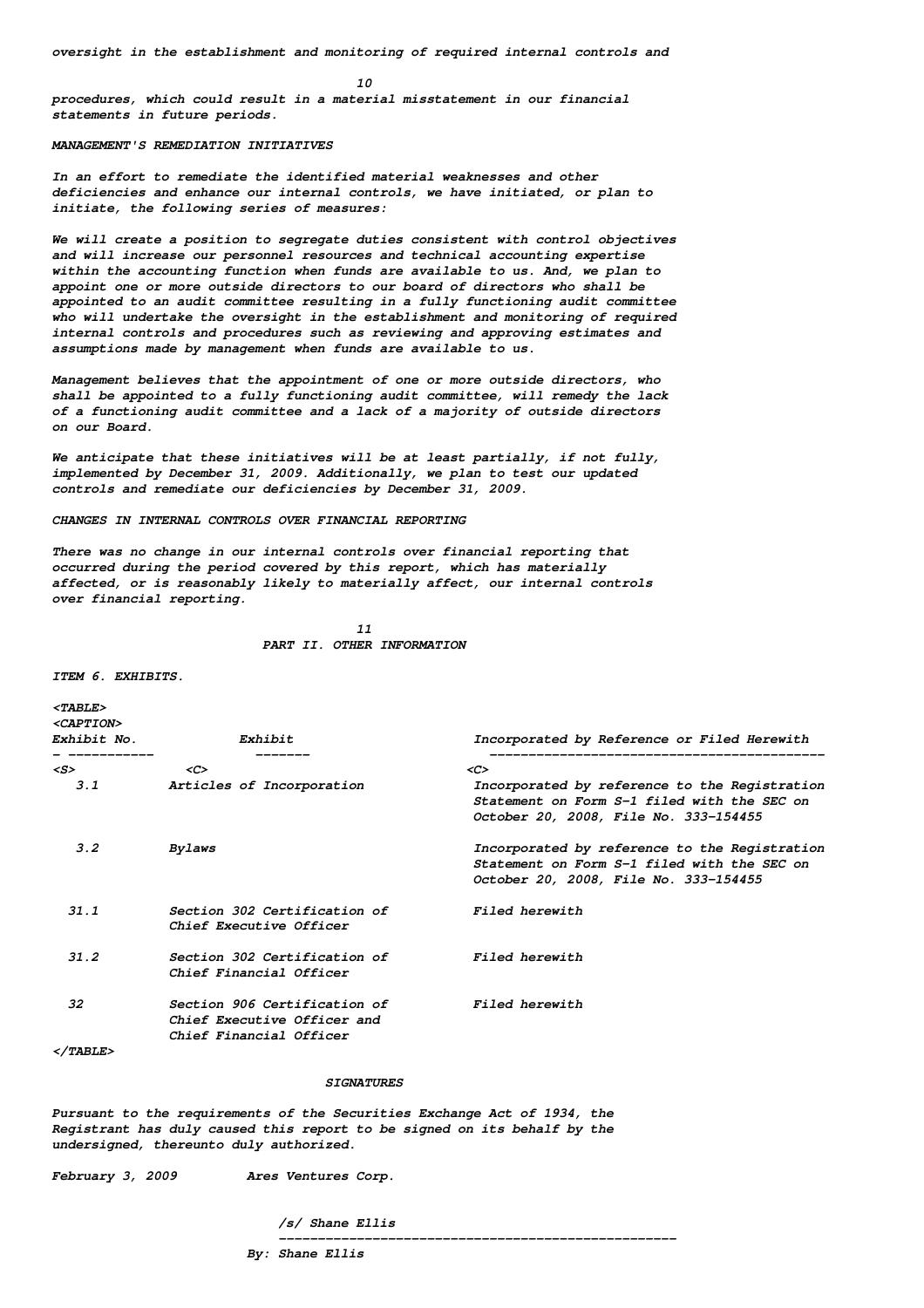**(Chief Executive Officer, Chief Financial Officer, Principal Accounting Officer, President, Secretary, Treasurer & Sole Director)**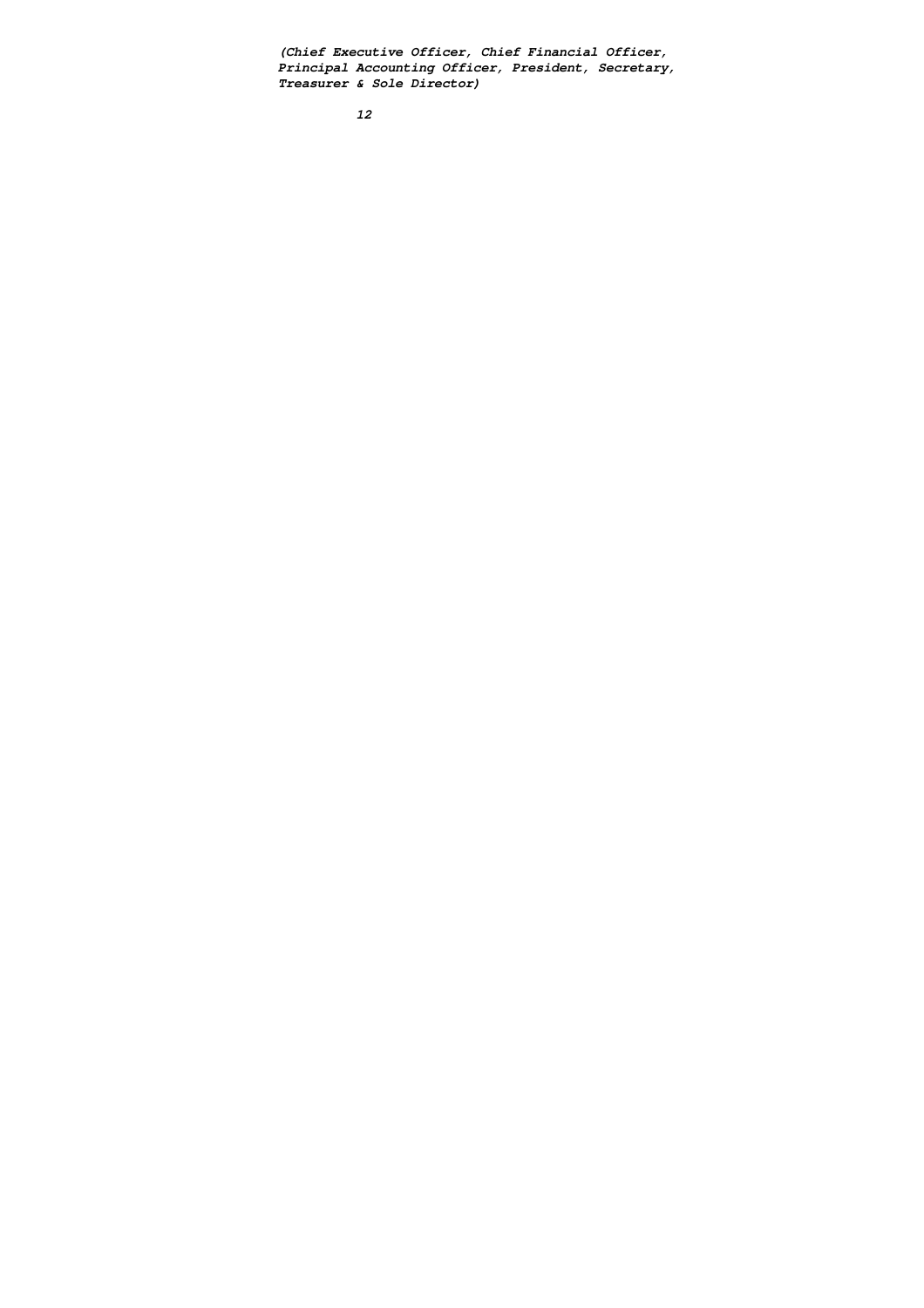# **CERTIFICATION**

**I, Shane Ellis, certify that:**

- **1. I have reviewed this report on Form 10-Q of Ares Ventures Corp.**
- **2. Based on my knowledge, this report does not contain any untrue statement of a material fact or omit to state a material fact necessary to make the statements made, in light of the circumstances under which such statements were made, not misleading with respect to the period covered by this report;**
- **3. Based on my knowledge, the financial statements, and other financial information included in this report, fairly present in all material respects the financial condition, results of operations and cash flows of the registrant as of, and for, the periods presented in this report;**
- **4. I am responsible for establishing and maintaining disclosure controls and procedures (as defined in Exchange Act Rules 13a-15(e) and 15d-15(e)) and internal control over financial reporting (as defined in Exchange Act Rules 13a-15(f) and 15d-15(f)) for the registrant and have:**
	- **a) Designed such disclosure controls and procedures or caused such disclosure controls and procedures to be designed under my supervision, to ensure that material information relating to the registrant is made known to me particularly during the period in which this report is being prepared;**
	- **b) Designed such internal control over financial reporting, or caused such internal control over financial reporting to be designed under my supervision, to provide reasonable assurance regarding the reliability of financial reporting and the preparation of financial statements for external purposes in accordance with generally accepted accounting principles;**
	- **c) Evaluated the effectiveness of the registrant's disclosure controls and procedures and presented in this report my conclusions about the effectiveness of the disclosure controls and procedures, as of the end of the period covered by this report based on such evaluation; and**
	- **d) Disclosed in this report any change in the registrant's internal control over financial reporting that occurred during the registrant's most recent fiscal quarter (the registrant's fourth fiscal quarter in the case of an annual report) that has materially affected, or is reasonably likely to materially affect, the registrant's internal control over financial reporting; and**
- **5. I have disclosed, based on my most recent evaluation of internal control over financial reporting, to the registrant's auditors and the audit committee of registrant's board of directors (or persons performing the equivalent functions):**
	- **a) All significant deficiencies and material weaknesses in the design or operation of internal control over financial reporting which are reasonably likely to adversely affect the registrant's ability to record, process, summarize and report financial information; and**
	- **b) Any fraud, whether or not material, that involves management or other employees who have a significant role in the registrant's internal control over financial reporting.**

**Date: February 3, 2009**

**/s/ Shane Ellis**

**- -------------------------------- Shane Ellis Chief Executive Officer**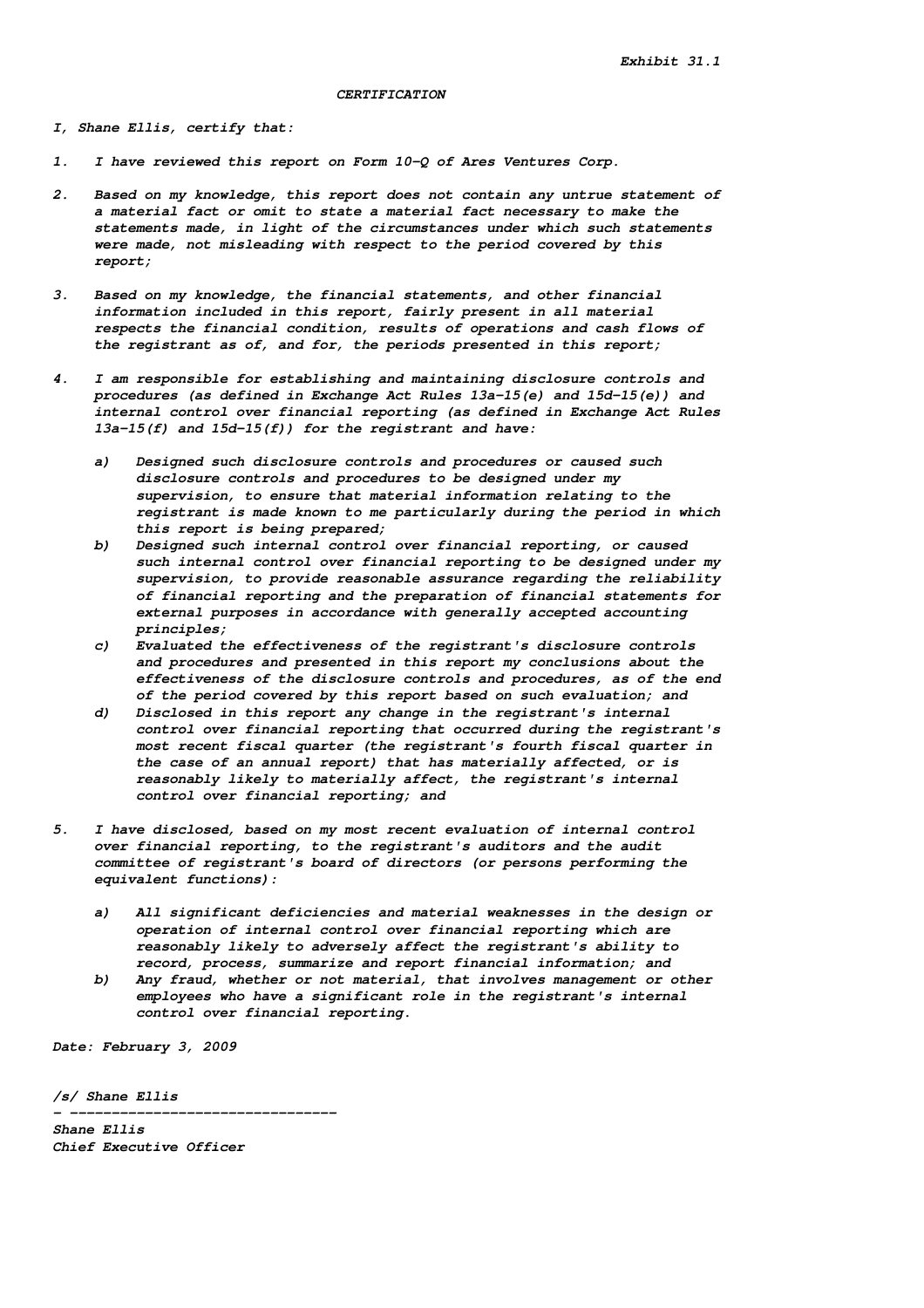### **CERTIFICATION**

**I, Shane Ellis, certify that:**

- **1. I have reviewed this report on Form 10-Q of Ares Ventures Corp.**
- **2. Based on my knowledge, this report does not contain any untrue statement of a material fact or omit to state a material fact necessary to make the statements made, in light of the circumstances under which such statements were made, not misleading with respect to the period covered by this report;**
- **3. Based on my knowledge, the financial statements, and other financial information included in this report, fairly present in all material respects the financial condition, results of operations and cash flows of the registrant as of, and for, the periods presented in this report;**
- **4. I am responsible for establishing and maintaining disclosure controls and procedures (as defined in Exchange Act Rules 13a-15(e) and 15d-15(e)) and internal control over financial reporting (as defined in Exchange Act Rules 13a-15(f) and 15d-15(f)) for the registrant and have:**
	- **a) Designed such disclosure controls and procedures or caused such disclosure controls and procedures to be designed under my supervision, to ensure that material information relating to the registrant is made known to me particularly during the period in which this report is being prepared;**
	- **b) Designed such internal control over financial reporting, or caused such internal control over financial reporting to be designed under my supervision, to provide reasonable assurance regarding the reliability of financial reporting and the preparation of financial statements for external purposes in accordance with generally accepted accounting principles;**
	- **c) Evaluated the effectiveness of the registrant's disclosure controls and procedures and presented in this report my conclusions about the effectiveness of the disclosure controls and procedures, as of the end of the period covered by this report based on such evaluation; and**
	- **d) Disclosed in this report any change in the registrant's internal control over financial reporting that occurred during the registrant's most recent fiscal quarter (the registrant's fourth fiscal quarter in the case of an annual report) that has materially affected, or is reasonably likely to materially affect, the registrant's internal control over financial reporting; and**
- **5. I have disclosed, based on my most recent evaluation of internal control over financial reporting, to the registrant's auditors and the audit committee of registrant's board of directors (or persons performing the equivalent functions):**
	- **a) All significant deficiencies and material weaknesses in the design or operation of internal control over financial reporting which are reasonably likely to adversely affect the registrant's ability to record, process, summarize and report financial information; and b) Any fraud, whether or not material, that involves management or other**
	- **employees who have a significant role in the registrant's internal control over financial reporting.**

**Date: February 3, 2009**

**/s/ Shane Ellis**

**- ------------------------------ Shane Ellis Chief Financial Officer**